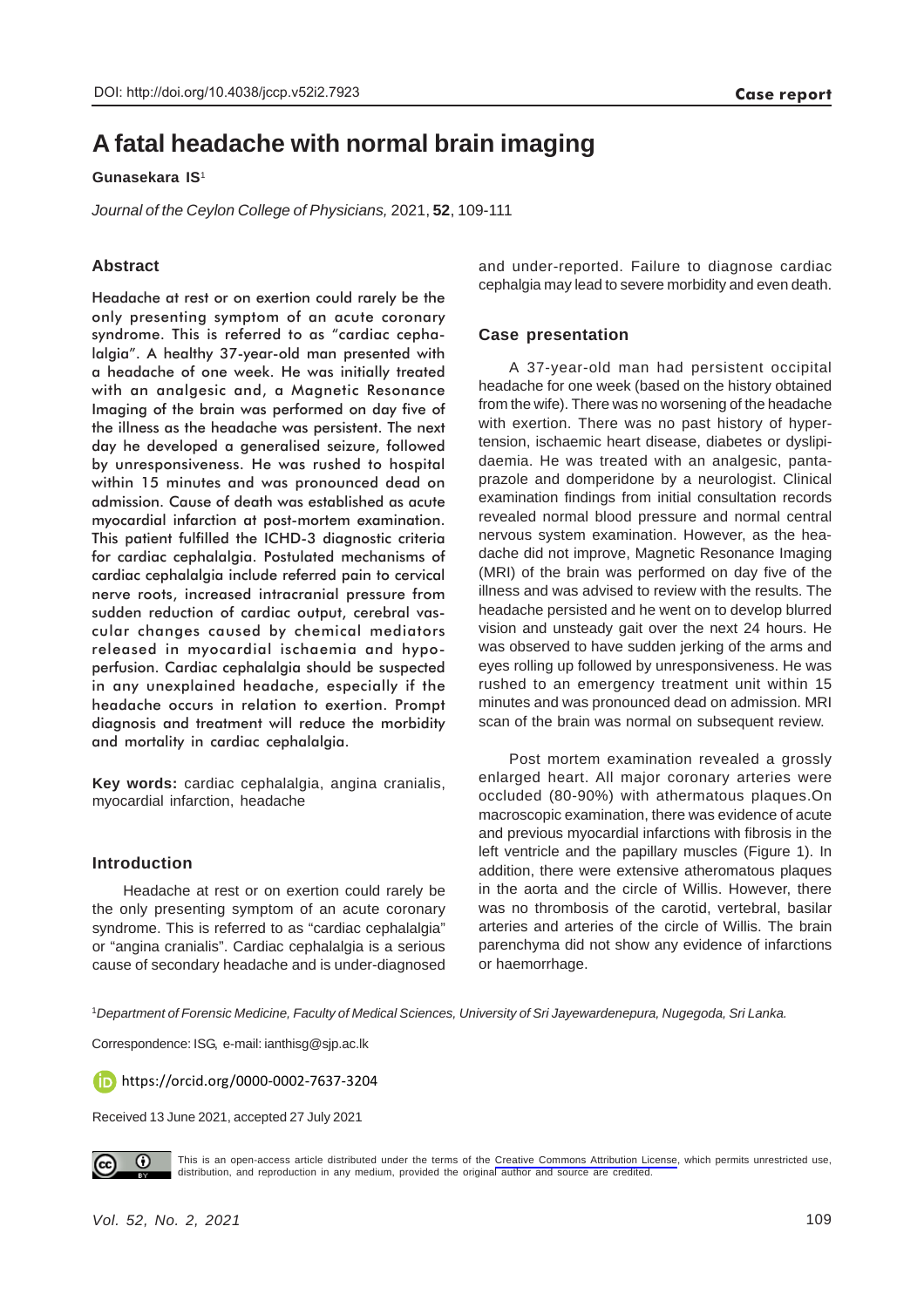#### **Case report**



**Figure 1. Macroscopic appearance of the heart showing, (A) areas of old infarction and fibrosis and (B) acute infarction of the left ventricle.**

### **Discussion**

The most common differential diagnosis encountered here by the clinician at first point of contact was possibly a primary headache, most likely a new onset migraine or tension headache. International Classification of Headache Disorders (ICHD-3) describes cardiac cephalalgia as "a migraine-like headache, usually but not always aggravated by exercise, occurring during an episode of myocardial ischaemia".1 Headache as the only presenting symptom of myocardial ischaemia has been described in less than 6% of patients.2 This patient fulfilled the ICHD-3 diagnostic criteria for cardiac cephalalgia (Table 1).

Postulated mechanisms of cardiac cephalalgia include referred pain to upper cervical nerve roots, increased intracranial pressure caused by reduced venous return as a result of sudden reduction of cardiac output and cerebral vascular changes caused by chemical mediators such as serotonin, bradykinin, substance P and atrial natriuretic factor released during myocardial ischaemia.3 Cerebral hypoperfusion has been implicated in cardiac cephalalgia and hypothesized to be due to cerebral vasoconstriction and cortical spreading depression following myocardial ischaemia.4

Red flag signs described in cardiac cephalalgia include headache brought on with exertion, new or different headache, age over 50 years and history of vascular risk factors.5 Apart from a new onset headache,

| A. Demonstrated acute myocardial ischaemia                            |                                                                                                                                                |
|-----------------------------------------------------------------------|------------------------------------------------------------------------------------------------------------------------------------------------|
| B. Evidence of causation demonstrated<br>by at least two of $1 - 4$ . | 1. Onset of headache is in temporal relation to the<br>onset of myocardial ishaemia                                                            |
|                                                                       | 2. Improvement, resolution or worsening of headache<br>occurs in parallel with improvement, resolution or<br>worsening of myocardial ischaemia |
|                                                                       | 3. Presence of at least two of the following<br>characteristics:                                                                               |
|                                                                       | • Moderate to severe intensity                                                                                                                 |
|                                                                       | • Accompanied by nausea                                                                                                                        |
|                                                                       | • Not accompanied by photophobia or<br>phonophobia                                                                                             |
|                                                                       | • Aggravated by exertion                                                                                                                       |
|                                                                       | 4. Relieved by nitroglycerine or its derivatives                                                                                               |
| C. Not better accounted for by another IHCD-3 diagnosis.              |                                                                                                                                                |

# **Table 1. ICHD-3 Diagnostic criteria for cardiac cephalalgia**<sup>1</sup>